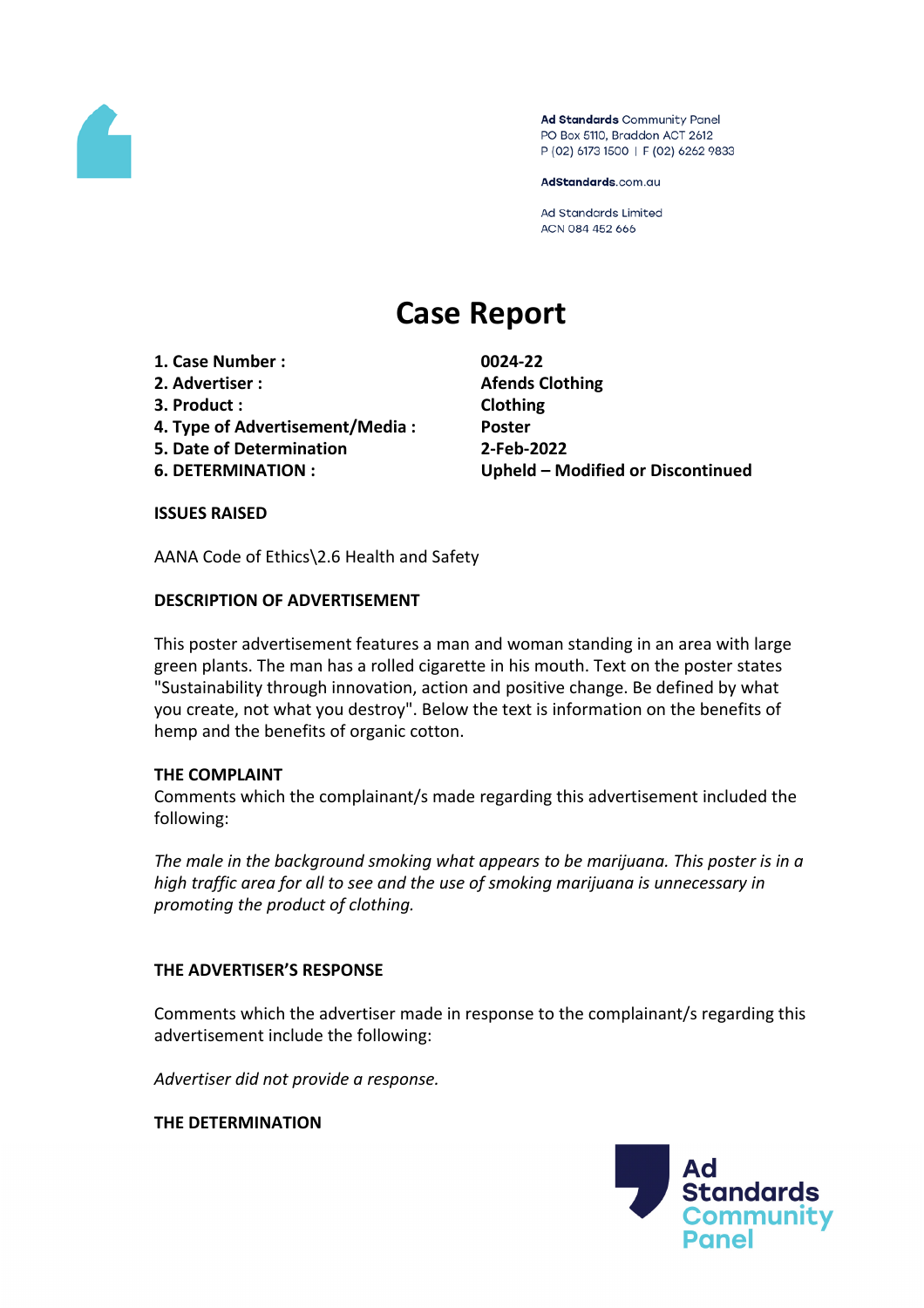

The Ad Standards Community Panel (Panel) considered whether the advertisement breaches Section 2 of the AANA Code of Ethics (the Code).

The Panel noted the complainant's concern that the advertisement depicts a man smoking marijuana.

The Panel viewed the advertisement and noted the advertiser did not provide a response.

## **Section 2.6: Advertising shall not depict material contrary to Prevailing Community Standards on health and safety.**

The Panel noted that the advertisement featured a depiction of what look to be cannabis plants and a man smoking a rolled cigarette which is commonly used for marijuana. The Panel noted that the plants may not be cannabis and the man may not be smoking marijuana, but considered that the intent of the advertisement is to suggest that scene, and that that is the most likely interpretation of the advertisement.

The Panel noted that while some jurisdictions may have lowered the regulatory threshold for the use of cannabis, smoking and cannabis use is generally viewed as contravening prevailing community standards.

The Panel considered that it has consistently upheld complaints about advertising which showed people smoking cigarettes, such as in cases 0331-19, 0164-20 and for the same advertiser in case 0205-20. In these cases the Panel has considered that while the community tolerates a level of smoking it does not tolerate images which promote smoking as glamorous or fashionable.

In the current advertisement the Panel noted that the overall impression of the advertisement was aspirational. The Panel considered that the style of the advertisement indicated that hemp, and by extension marijuana is environmentally friendly and positive, and amounted to a suggestion that smoking of either tobacco or cannabis is a desirable activity. The Panel noted that hemp and marijuana are not the same, but considered that many viewers of the advertisement would not be familiar with such nuances.

The Panel considered that it had also consistently determined that advertisements which depict or condone illegal drug use is against prevailing community standards on health and safety (0074-21, 0205-20, 0164-20, 0077-20 and 0495-18).

In the current advertisement the Panel considered that cannabis use is still illegal in the majority of Australia. The Panel considered that the advertisement contains a clear suggestion of recreational drug use through the use of the man smoking and the plants visible. The Panel considered that the images are positive and aspirational and present drug use in a positive light.